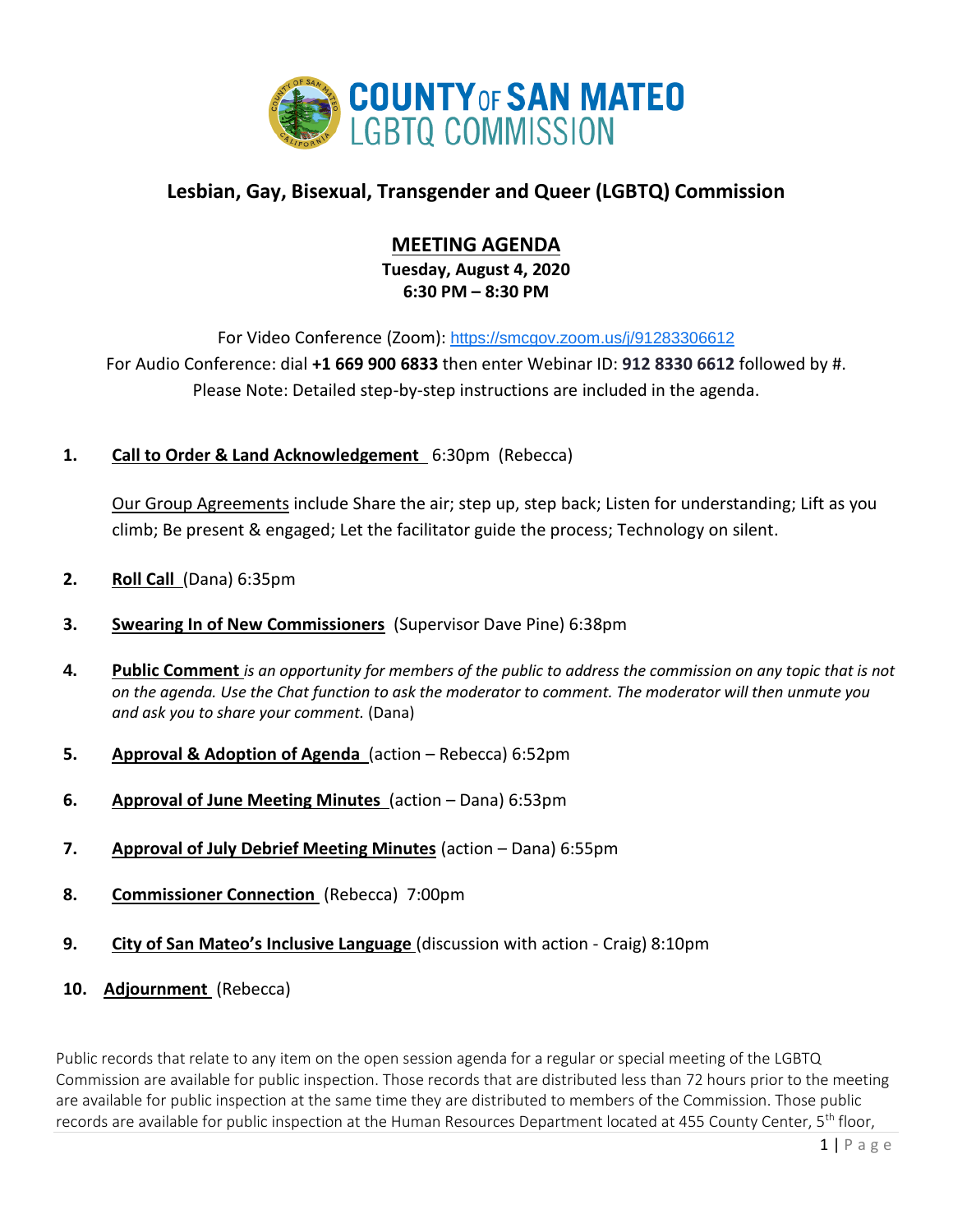Redwood City, CA 94063 by appointment. The public records may also be transmitted electronically by emailing [tbeat@smcgov.org](mailto:tbeat@smcgov.org) or calling 650-363-4467.

IN COMPLIANCE WITH THE CALIFORNIA GOVERNMENT CODE AND THE AMERICANS WITH DISABILITIES ACT, auxiliary aids and services for this meeting will be provided upon request when given three days' notice. Please call 650-363-4467 (voice) or email [tbeat@smcgov.org](mailto:tbeat@smcgov.org) to make such a request.

------------------

**Instructions for Joining a Zooms Meeting via Computer or Phone**

### **Best Practices:**

- Please mute your microphone when you are not speaking to minimize audio feedback
- If possible, utilize headphones or ear buds to minimize audio feedback
- If participating via videoconference, you can use your computer audio OR you can use the dial-in option (Option 2 below).
- **Members of the Public:** Use the Chat function to ask the moderator your question or comment on an Agenda item. The moderator will then ask you to unmute yourself for the comment.

### **Options for Joining**

- **A. Videoconference with Computer Audio – see Option 1 below**
- **B. Videoconference with Phone Call Audio – see Option 2 below**
- **C. Calling in from iPhone or Telephone/Landline – see Option 3 below**

Videoconference Options: You do not need to download Zoom in order to use the video conferencing. However, you **MUST have internet access**. If you want to use video, your computer needs to have a camera that can show you to the rest of the participants and vice versa.

#### **Option 1 Videoconference with Computer Audio:**

1. From your computer, click on the following link that is also included on the LGBTQ Commission website under 2020 meetings: <https://smcgov.zoom.us/j/91283306612>

2. A new window will open in your browser and it will automatically join you to the meeting.

3. The video should already be enabled, click on "Camera" icon to turn on or off the camera. This menu bar is also where you can mute/unmute your audio which is the "Microphone" icon.

#### **Option 2 Videoconference with Phone Call Audio:**

1. From your computer, click on the following link that is also included on the LGBTQ Commission website under 2020 meetings : <https://smcgov.zoom.us/j/91283306612>

2. A new window will open in your browser and it will automatically join you to the meeting.